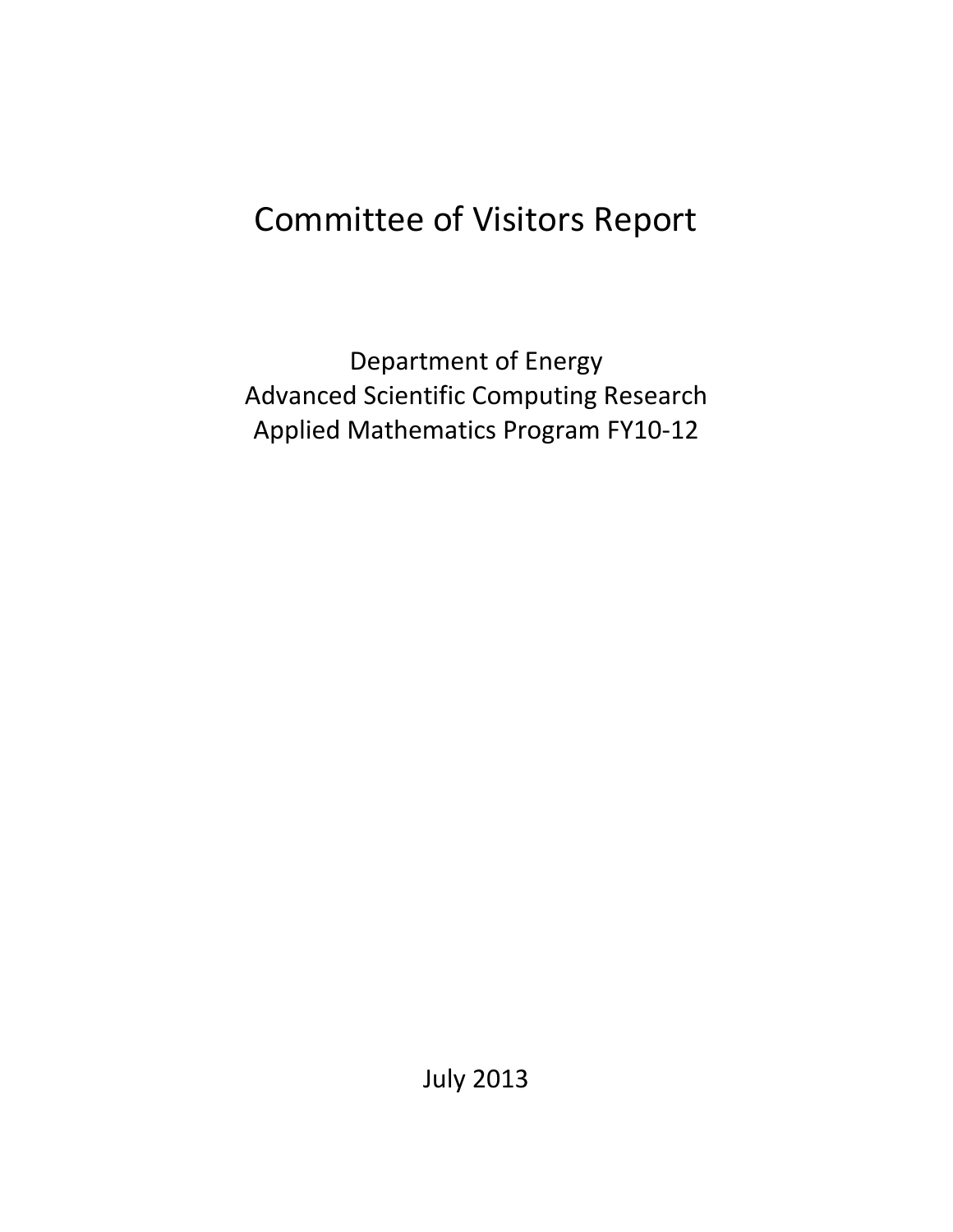# **Committee of Visitors**

**Juan Meza** (Chair), Dean, School of Natural Sciences, University of California, Merced

**Mary Ann Horn**, Program Director, Division of Mathematical Sciences, National Science Foundation

Padma Raghavan, Director, Institute for CyberScience, Distinguished Professor of Computer Science and Engineering, The Pennsylvania State University

**Homer Walker**, Professor, Mathematical Sciences Department, Worcester Polytechnic University

**Alyson Wilson**, Associate Professor, Department of Statistics, North Carolina State University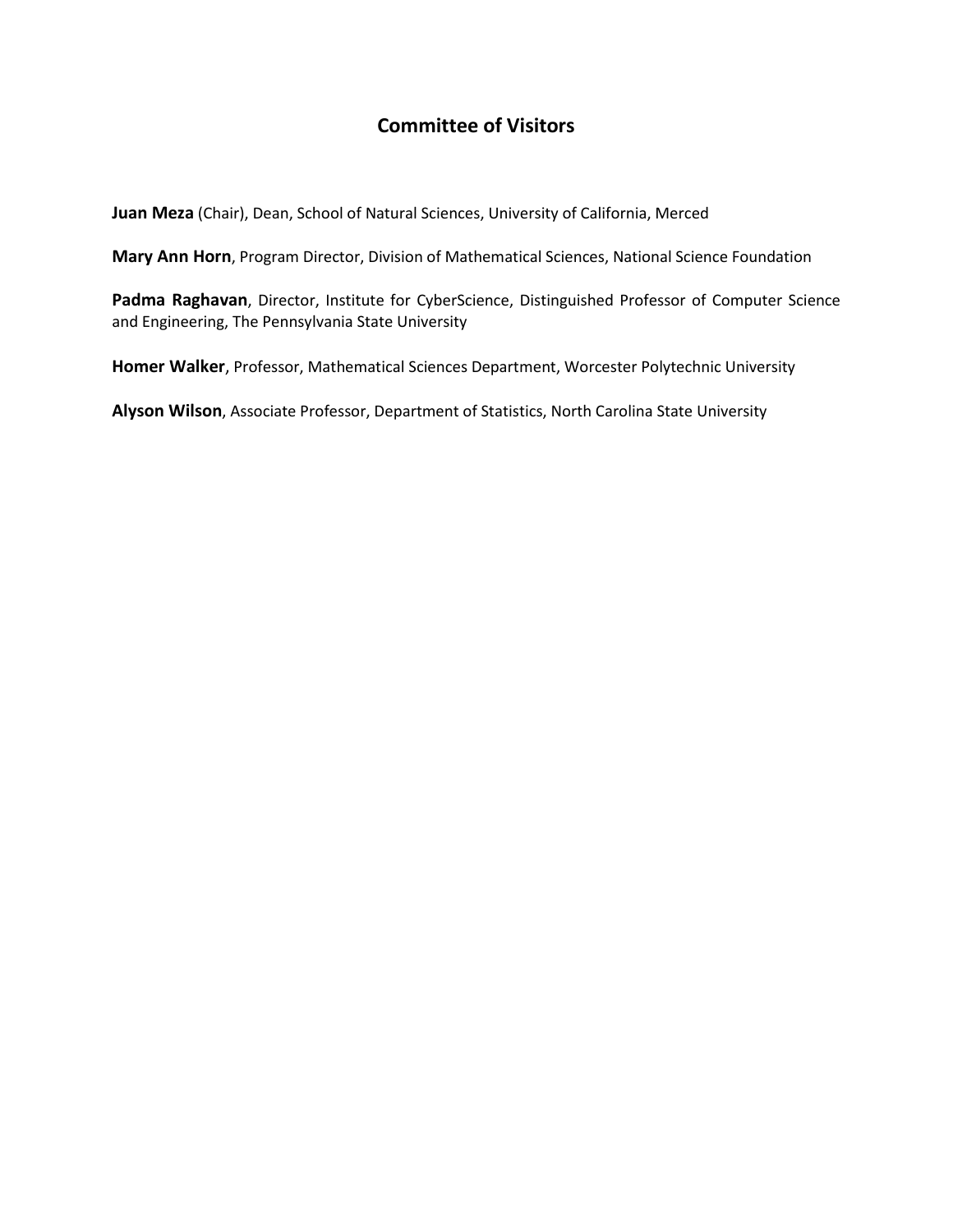# **Executive Summary**

The DOE Advanced Scientific Computing Research Advisory Committee was requested by Dr. Brinkman to assemble a Committee of Visitors to review the management processes for the Applied Mathematics elements of the ASCR program. In the charge, the COV was asked to consider and provide an evaluation of the following two major program elements of the Applied Mathematics Program:

- For both the DOE laboratory projects and the university projects, assess the efficacy and quality of the processes used to:
	- a) Solicit, review, recommend, and document proposal actions, and
	- b) Monitor active projects and programs
- Within the boundaries defined by DOE missions and available funding, comment on how the award process has affected:
	- a) The breadth and depth of portfolio elements,
	- b) The degree to which the program is anticipating and addressing emerging challenges from high performance computing and DOE missions, and
	- c) The national and international standing of the program with regard to other applied mathematics research programs that are also focused on the demands of high performance scientific computing and analysis of massive datasets.

In response to this charge, the COV met on July 22-23, 2013 at the DOE facility in Germantown, MD. During this meeting, the ASCR staff gave several presentations describing the overall program and the processes used in the selection of new proposals. The COV would like to acknowledge the ASCR staff both for their outstanding support and their willingness to provide all needed materials for this COV to accomplish its task.

With regard to the specific questions the COV has several summary findings and recommendations.

Overall, the Committee finds that the Applied Mathematics Program is highly effective in its processes to solicit, review, recommend, and document proposal actions. Some specific recommendations include:

- **1. A significant number of new investigators have been funded by the program in recent years. The COV recommends that the program managers continue to look for ways to enhance the program's ability to attract new investigators, while seeking to maintain the overall excellence of the program.**
- **2. The COV recommends that program managers be allowed to travel as needed to scientific meetings. Communicating with the research community is essential to maintaining the program's vitality and is especially important to attracting new investigators to the program.**
- **3. Regarding the CSGF program, the COV concurs with the 2011 report in recommending that the focus of the program be expanded and funding doubled over the next five years. The COV observes that it is critical that the graduate fellows are placed in projects that are related to the**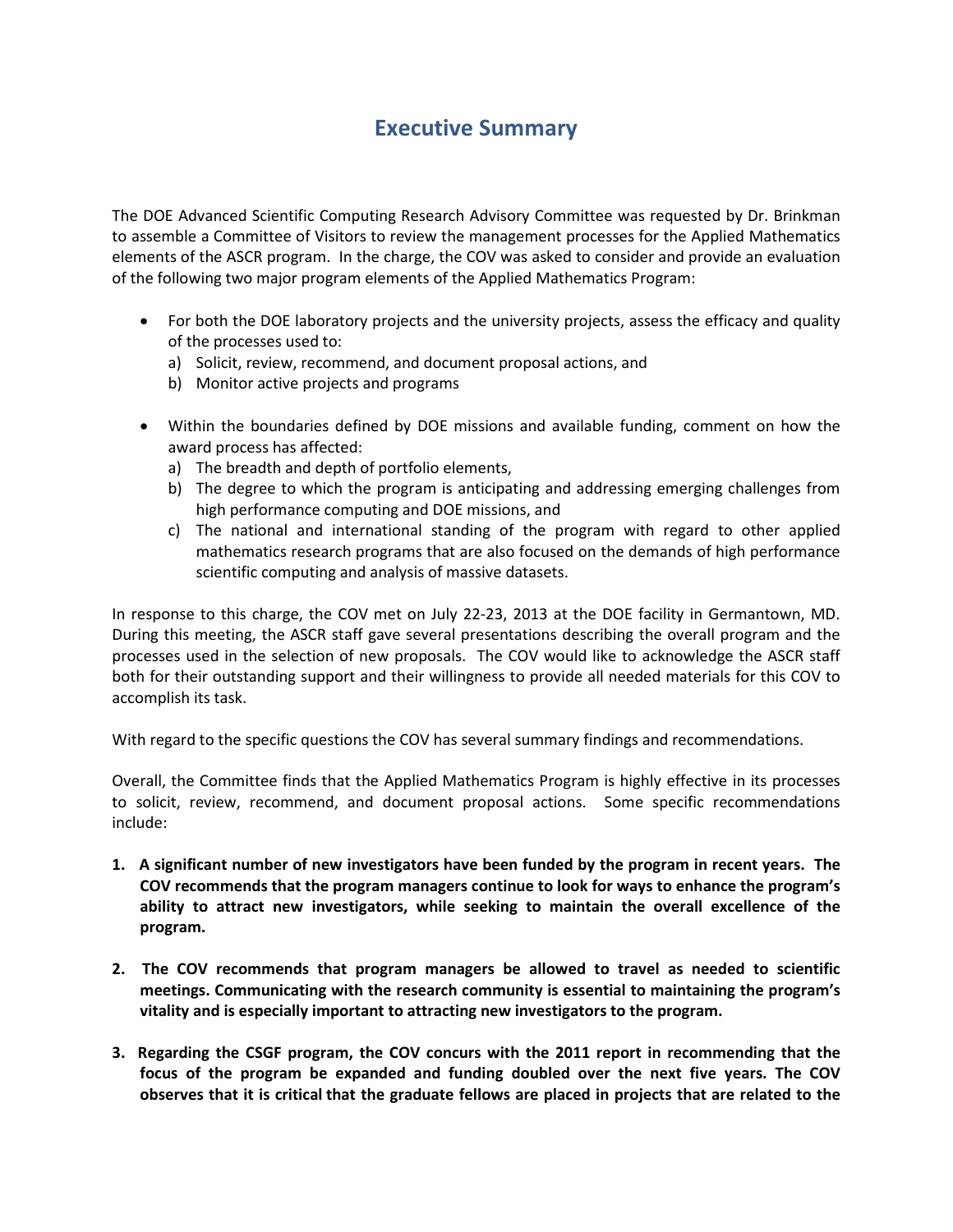**priorities of DOE. Consequently, the COV also recommends that the CGSF remain within ASCR to enable appropriate placement of graduate fellows and not be moved to the National Science Foundation.**

**4. The COV recommends that funding rates for Applied Mathematics Program solicitations be made publicly available. This information would be useful to prospective proposal submitters.** 

The COV finds that the Applied Mathematics Program managers do an excellent job of monitoring all aspects of their portfolios including awards, projects, and overall programs. Both the University and Laboratory programs have a requirement of annual progress reports that help to document the accomplishments made by the PIs. In addition, the Applied Math Program has an annual PI meeting that is attended by over 200 researchers, postdocs, and graduate students. Some specific recommendations include:

- **1. The COV recommends adding an annual center directors meeting In order to enhance linkages among the three Mathematical Multifaceted Integrated Capability Centers (MMICCs). The meetings could serve to highlight technical achievements and open problems could be shared to enable opportunistic collaborations. Additionally, it could serve as a forum to share lessons learned about effective center management.**
- **2. The COV recommends instituting the use of a standard reporting format for the annual progress reports, including length and description of information to be provided.**

The overall breadth and depth of the Applied Mathematics portfolio is excellent. The MMICCs constitute a bold program initiated in 2012 to enable highly innovative research that can impact DOE mission efforts in five to ten years. Two other recent targeted solicitations, Mathematics for Analysis of Petascale Data and Advancing Uncertainty Quantification (UQ) in Modeling, Simulation, and Analysis of Complex Systems, illustrate the evolution of the Applied Mathematics portfolio to include important and mission-relevant new science thrusts. Some specific recommendations include:

- **1. The COV recommends that ASCR develop a short-term visitors program with the MMICCs, with concomitant funding, to enable promising researchers to develop collaborations with center members. Even with a relatively modest investment, such a program holds the potential for greatly increasing the scale and scope of new capabilities developed at an MMICC by leveraging research supported in large part through universities and other agencies. It may also help to bring new researchers into the Applied Mathematics Program.**
- **2. The COV recommends investigating the addition of a new interdisciplinary program of applied mathematics-statistics-computer science-facilities that could drive the next generation of fundamental research broadly applicable to the analysis of experimental/observational facilities data.**
- **3. The COV recommends that ASCR continue its outreach efforts to professional societies and research communities through sponsored workshops and conference attendance, as these are critical to program development.**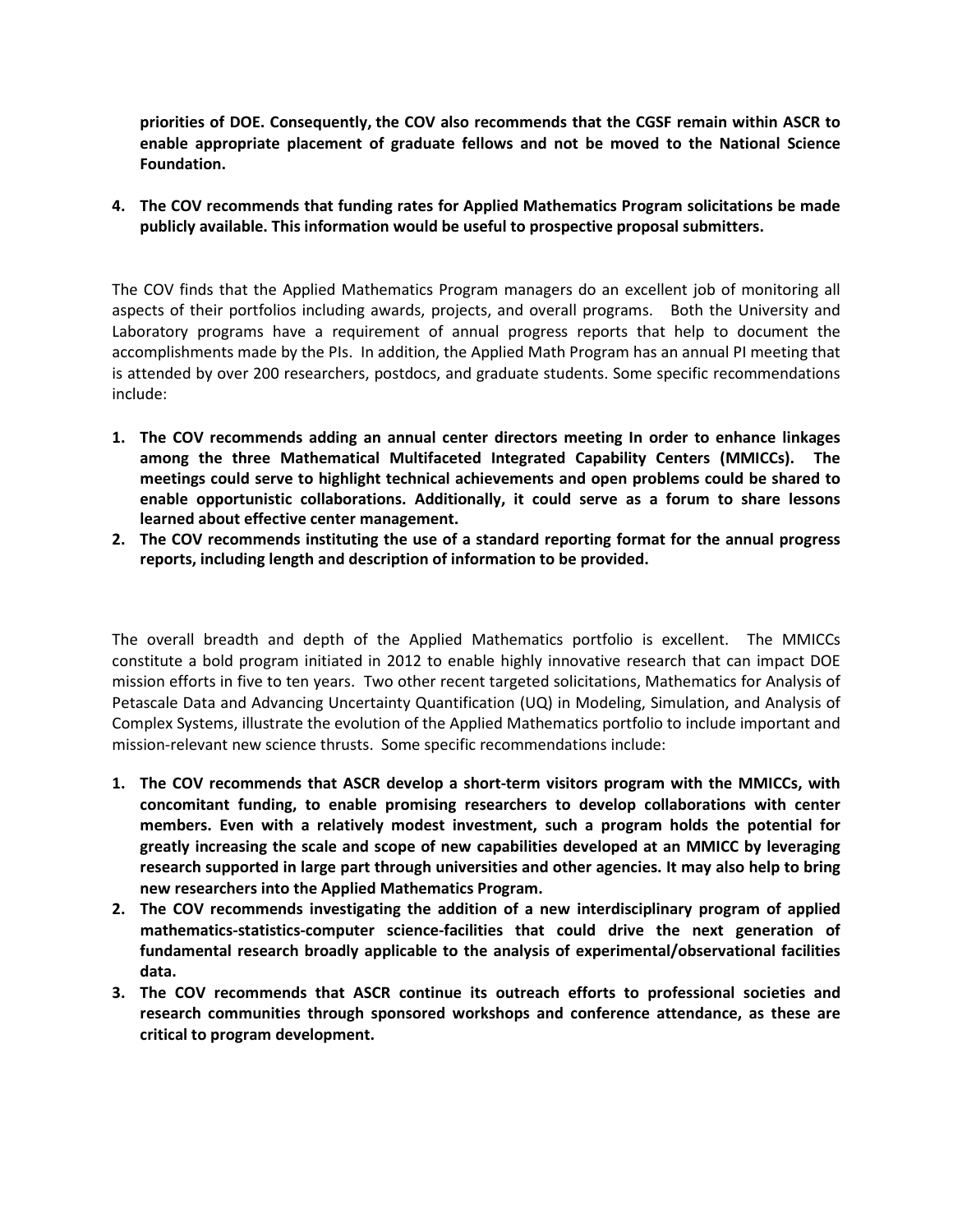The DOE ASCR office has a long and rich tradition of supporting some of the best applied mathematics research in the nation, especially with regard to applications arising from the DOE mission. The Applied Mathematics Program also maintains an international leadership position in certain key mathematical areas. Some specific recommendations in this area include:

- **1. The COV recommends that the review and annual reporting process for the MMICCs include a listing of awards and accolades received by the project participants with brief summaries indicating the associated technical achievements. This report can be used to highlight the leadership role of the MMICCs.**
- **2. The COV recommends that the Applied Mathematics Program develop a set of key mathematical areas that will have the greatest impact on the DOE mission and in which they can either currently claim or plan to develop international leadership.**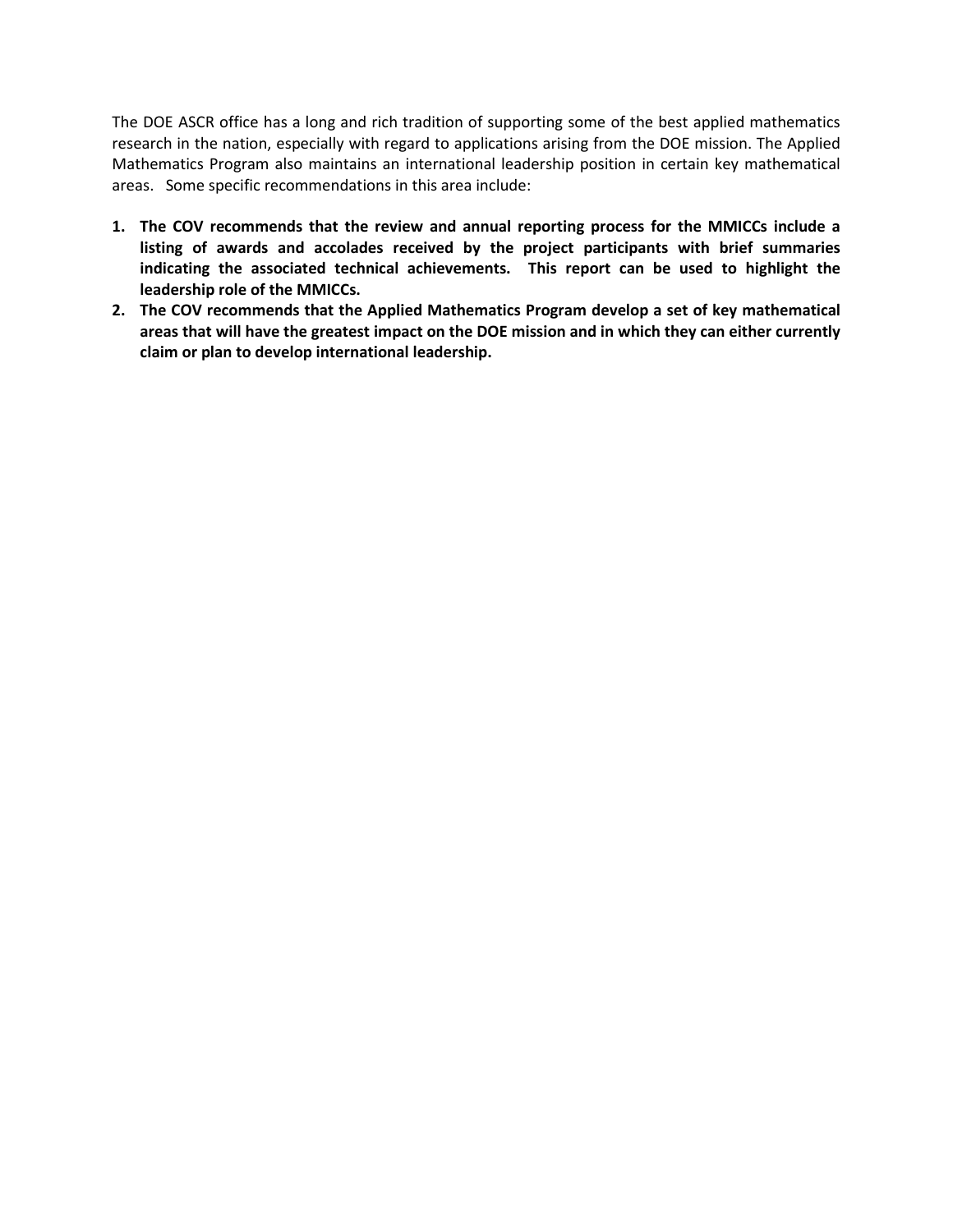# **Table of Contents**

| Processes to solicit, review, recommend, and document application, proposal, and award actions 1 |
|--------------------------------------------------------------------------------------------------|
|                                                                                                  |
|                                                                                                  |
|                                                                                                  |
|                                                                                                  |
|                                                                                                  |
|                                                                                                  |
|                                                                                                  |
|                                                                                                  |
|                                                                                                  |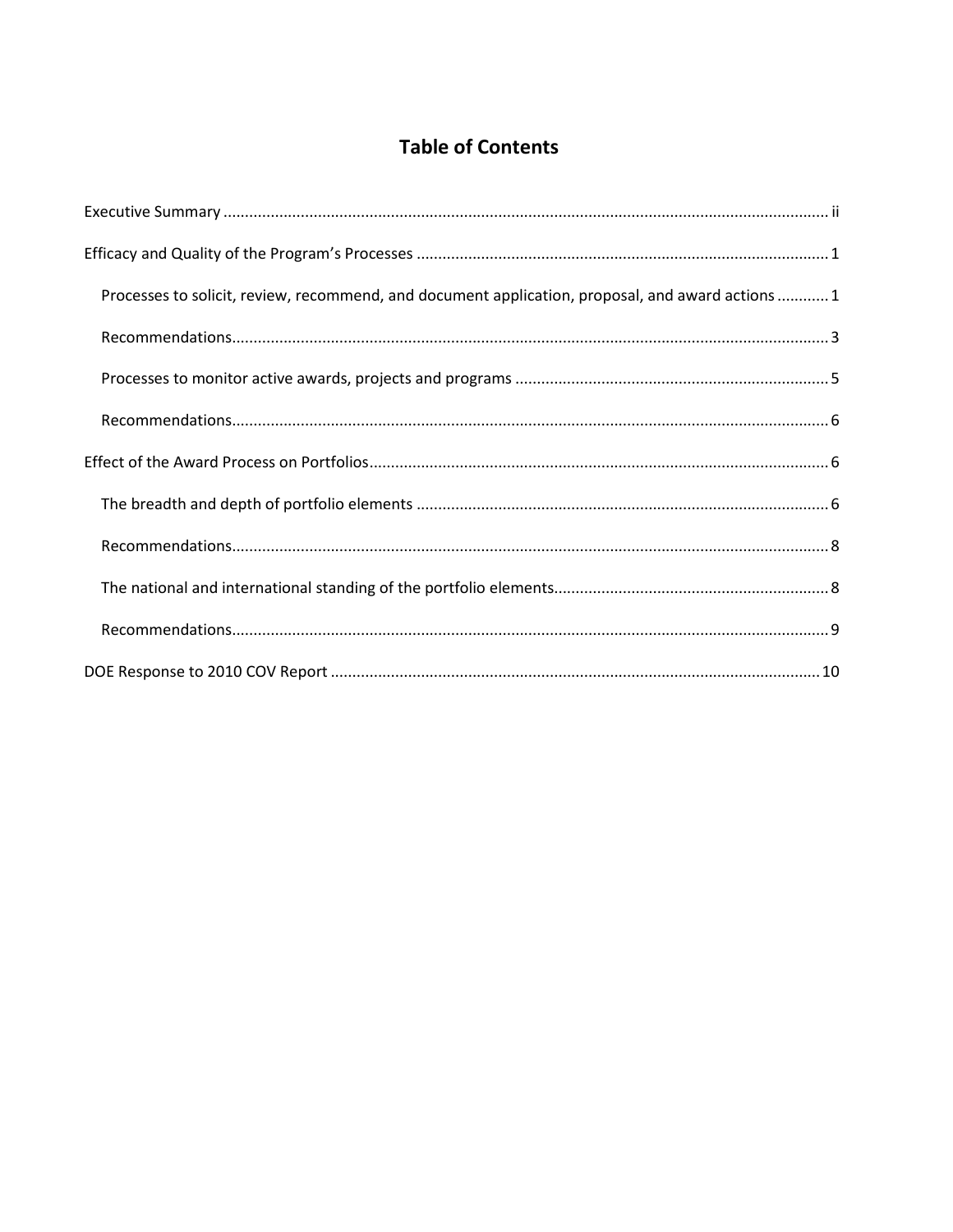# **Efficacy and Quality of the Program's Processes**

# **Processes to solicit, review, recommend, and document application, proposal, and award actions**

#### **Targeted Solicitations (MMICCS, UQ, RX-Solvers)**

The ASCR Office received proposals for the first competition to fund Mathematical Multifaceted Integrated Capability Centers (MMICCs) in 2012. Three such centers were funded after completion of a two-phase review process. The goal of the solicitation was to encourage "*applications for basic research that addresses grand challenges of increasing complexity within DOE's mission areas of energy, environment and security, from a mathematical perspective that require new integrated, iterative processes across multiple mathematical disciplines. This Funding Opportunity Announcement (FOA) will holistically address mathematics for increasingly complex DOE-relevant systems for scientific discovery, design, optimization and risk assessment*." The solicitation received a total of 48 pre-applications that were reviewed to assess relevance to the DOE mission and responsiveness to the areas of priority indicated in the solicitation. Of these 48 pre-applications, 14 teams were encouraged to submit a full proposal. Following a thorough peer-review, three projects were selected for funding.

Six projects were awarded in 2010 through the solicitation entitled Advancing Uncertainty Quantification (UQ) in Modeling, Simulation, and Analysis of Complex Systems. This solicitation was done in the traditional way, with announcements on the program web pages and the use of federal program web sites. Laboratories were also able to use an internal laboratory point of contact with the program managers that provided more direct communication. The UQ solicitation resulted in 119 full proposals resulting in 90 distinct projects. The program managers deemed 26 projects out of scope, resulting in 64 projects that were reviewed using a rigorous process of panel and mail-in reviews. The committee noted that the Applied Mathematics office gave considerable attention to constructing a review panel that had broad multi-disciplinary coverage to allow fair and complete review of the proposals. All documentation of the review process and decisions was collected in a protected document repository. Overall, the committee was impressed with the rigor applied to the proposal review and decision process.

The final targeted solicitation released in June 2012 was a funding opportunity announcement (FOA) for "RX-Solvers" that received applications near the end of FY2012. This call focused on, "... basic research in Resilient Extreme-Scale Solvers ("RX-Solvers") that demonstrably advances the state of science and practice for scalable, resilient, extreme-scale numerical algorithms, to enable scientific discovery on the supercomputers expected to come online in the next 5-10 years and lay the foundation for research in numerical algorithms for extreme-scale scientific computing". As with the other targeted solicitations, a workshop was held prior to the release of the FOA to garner input from the laboratory and university research communities. Peer review of the proposals was held in FY2013, but at the time of this committee's meeting no decisions had been made on awards. However, approximately five awards are expected to be made during the FY2013 fiscal year.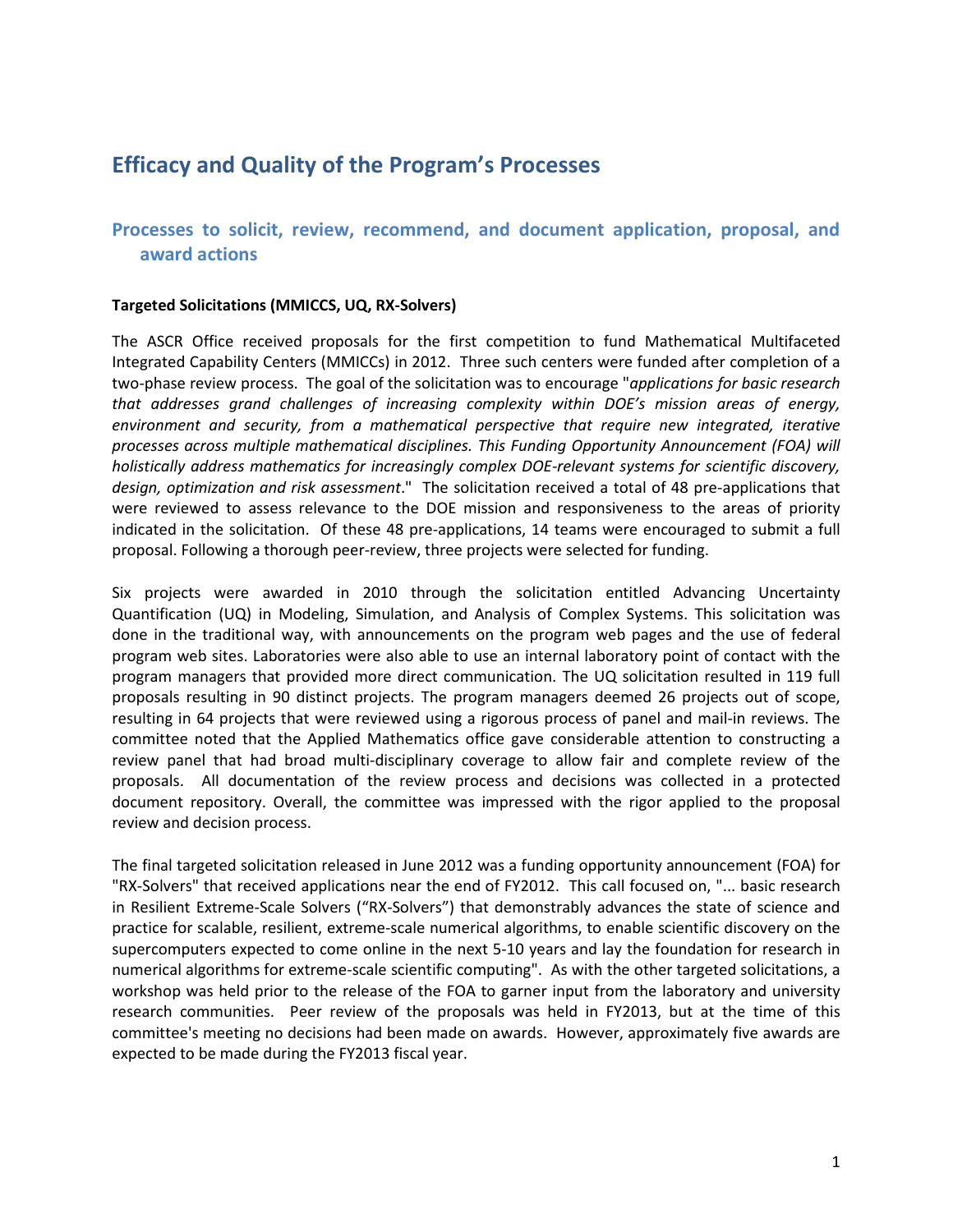#### **Unsolicited Proposals (PDEs, Optimization)**

Unsolicited proposals from universities are accepted through the ASCR Annual Notice publicly posted on the Office of Science web site for funding opportunities. Unsolicited proposals typically represent the culmination of a process in which a prospective principal investigator (PI) first informally discusses a research idea with a program manager. If encouraged, the PI would submit a short "white paper" fleshing out the idea in more detail. Finally, if further encouraged, the PI would submit a full proposal.

Consistent with Office of Science policy, each unsolicited proposal is reviewed by at least three "mail reviewers." These are chosen with an eye toward their expertise in the area of the proposal. From input available to the COV, it appears that the pool of potential reviewers is sufficiently broad to provide balanced reviews drawing on appropriate expertise while avoiding conflicts of interests.

Proposals are reviewed in a timely fashion, typically within six months of submission. Program officers make the case for funding recommendations through a written selection statement that summarizes the strengths and weaknesses of the proposal. The selection statement along with the reviews themselves are then considered by upper management. For both funded and declined proposals, appropriately sanitized reviews (with inappropriate information redacted, e.g., comments that identify the reviewer or other submissions) are provided to investigators.

Unsolicited proposals from laboratories are accepted through a laboratory counterpart of the Annual Notice. These proposals, which include renewal proposals for laboratory projects, are reviewed by panels of experts in the subject areas drawn from universities to avoid conflicts of interest. The panel reviews take place on a specified timetable known well in advance to the laboratory investigators and the laboratory point of contacts. Following the panel reviews, funding decisions are made in a timely fashion, with appropriate feedback provided to the investigators. Proposals are recommended for funding through selection statements similar to those for university proposals.

The COV reviewed unsolicited proposals funded in the areas of partial differential equations (including multiscale mathematics) and optimization during the FY2010-2012 period. For the PDE projects, the data available to the COV showed a slight decline as a fraction of the Applied Mathematics budget from about 27.5% in FY2011 to about 26% in FY2013. For the optimization projects, the fraction of the budget similarly declined slightly from about 6.3% to about 5.2% over this period. Since the Applied Mathematics research budget itself declined from about \$40M to about \$38.5M (3.75%) over the same period, these declines seem to indicate a reduction of effort in PDE and optimization research. This reduction may have been mitigated to some extent by the new MMICCs, which support considerable PDE and optimization research.

The COV expressed a concern, based on anecdotal evidence, that investigators who had previously not received funding from the Applied Mathematics Program had a more difficult time in obtaining funding than investigators currently funded by the program. However, the program managers provided evidence indicating that a significant amount of recent funding has gone to new investigators through both unsolicited proposals and targeted solicitations. For example, 13 of 17 researchers who received awards through the Mathematics for Analysis of Petascale Data are new to the Applied Mathematics Program (see section on Breadth and Depth of Portfolio Elements).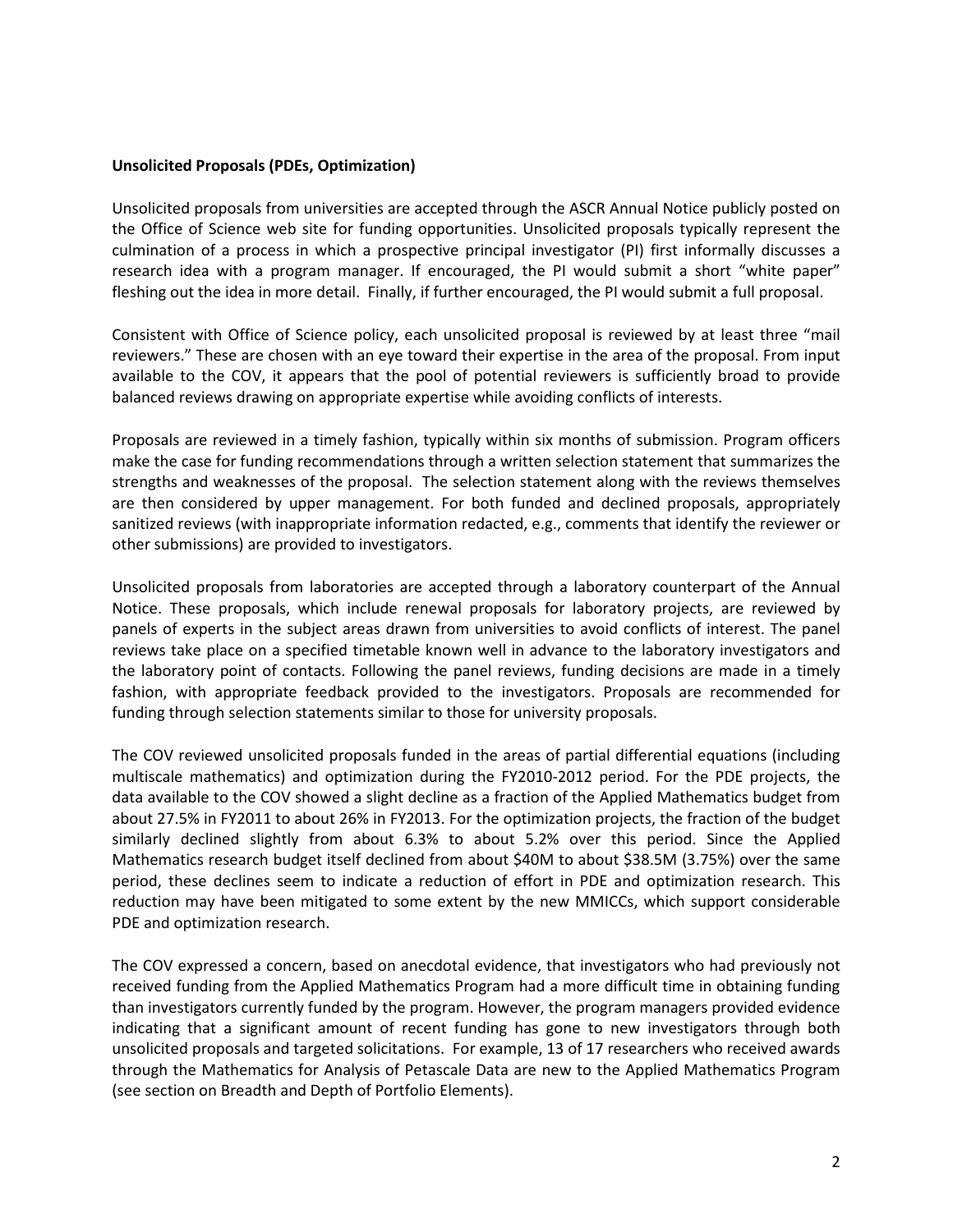In summary, the procedures for processing unsolicited proposals are well established and highly effective. The submission process for unsolicited proposals is streamlined to increase the likelihood that proposals received by the program will be relevant to programmatic needs. Once received, unsolicited proposals are reviewed in a timely fashion by well-qualified reviewers. Documentation of the review and decision process is well maintained, with appropriate feedback forwarded to proposal submitters. A significant number of new investigators have received Applied Mathematics funding in recent years, and the COV encourages ASCR to continue its outreach efforts to new investigators, while seeking to maintain the overall excellence of the existing programs.

## **Early Career and CSGF**

The Early Career Research Program continues to receive a large number of proposals (76,48, and 54 in each of the fiscal years during this review), particularly when viewed in terms of its low funding rate. The Applied Mathematics Program makes only two to three awards per year, as ASCR has a total allotment of five. It is clear that there are well deserving and excellent proposals that must be declined due to the limited amount of funding available. Additionally, the administrative load on the program officers appears to be higher for this program than for others, primarily because all proposals must be reviewed unless they are significantly out of scope, even if the proposal does not make a clear connection with DOE priorities. Despite these concerns, it is clear that those PIs who receive awards through the Early Career Research Program are extremely well deserving and the review and decisionmaking processes result in sound decisions.

A full review of the DOE Computational Science Graduate Fellowship (CSGF) program was done on November 23, 2011. While this program spans more offices within DOE than ASCR, it does address the training of computational scientists and is relevant to the Applied Mathematics Program. During that review, the subcommittee concluded, "… *the CSGF is a unique educational program with features the DOE can best provide and recommends that the DOE and ASCR continue stewardship of the CSGF program*."

Recommendations from the CSGF subcommittee included an expansion of the focus of the CSGF program, as well as a doubling of funding over the next five years. The COV concurs with the results of this report and endorses the recommendations made by the CSGF subcommittee.

In addition, the COV recognizes that recommendations have been made to move the CSGF program from DOE to the National Science Foundation. The COV has significant concerns about this proposal, as the CSGF program would likely be subsumed into existing graduate fellowship programs at the NSF and, therefore, it would likely no longer specifically address the need for training and growth of the computational science workforce. The CSGF should remain under the auspices of ASCR because the placement of graduate fellows in appropriate projects that are related to the priorities of DOE is crucial and, as one of the relevant programs, ASCR has the expertise to facilitate the training of the next generation of computational scientists. Additionally, ASCR should take stewardship to track the successes of the CSGF and ensure the community retains the best human resources in the field.

## **Recommendations**

The Committee finds that the Applied Mathematics Program is highly effective in its processes to solicit, review, recommend, and document proposal actions.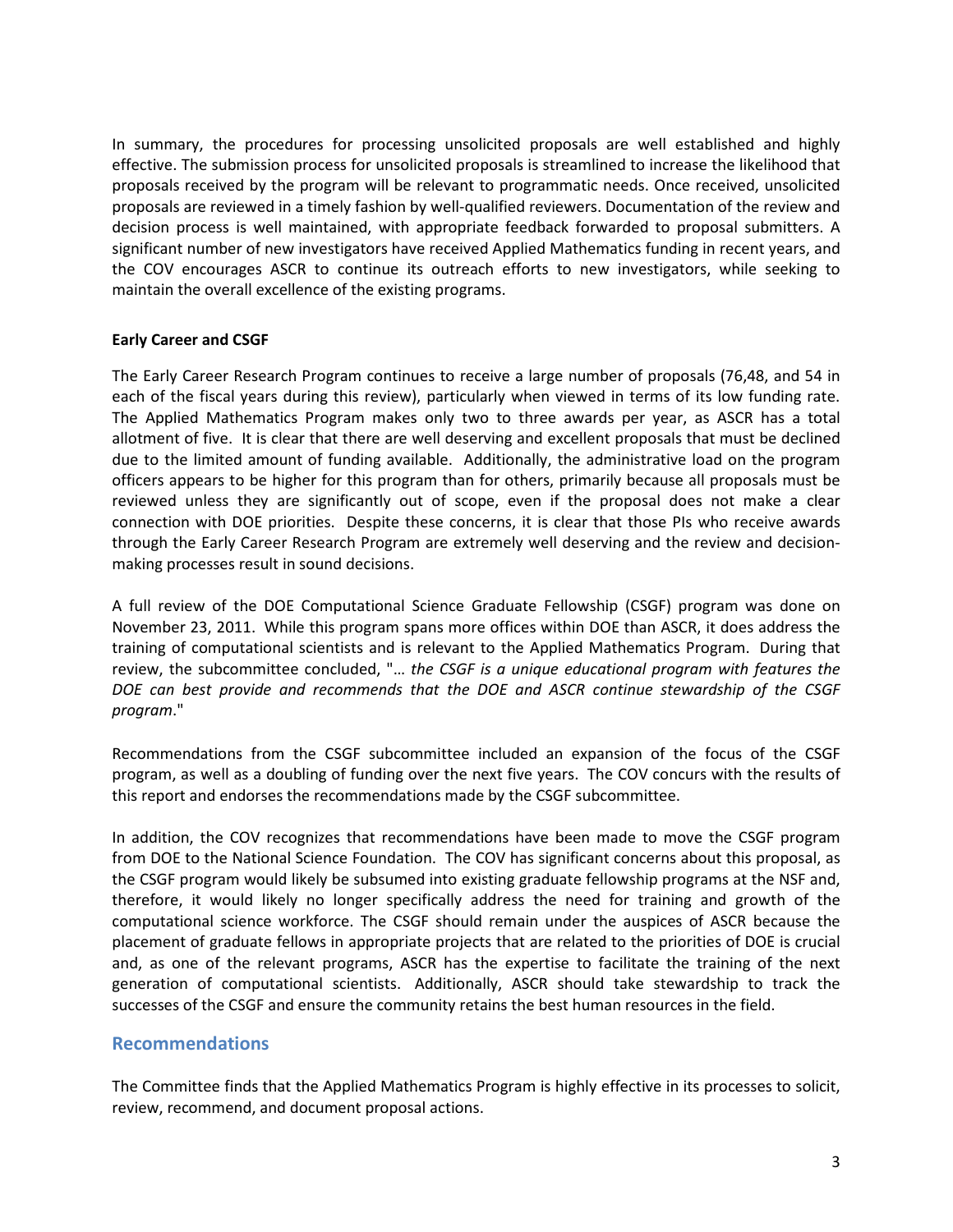1. A significant number of new investigators have been funded by the program in recent years. The COV recommends that the program managers continue to look for ways to enhance the program's ability to attract new investigators, while seeking to maintain the overall excellence of the program.

2. The COV recommends that program managers be allowed to travel as needed to scientific meetings. Communicating with the research community is essential to maintaining the program's vitality and is especially important to attracting new investigators to the program.

3. Regarding the CSGF program, the COV concurs with the 2011 report in recommending that the focus of the program be expanded and funding doubled over the next five years. The COV also recommends that the program remain within ASCR and not be moved to the National Science Foundation.

4. The COV recommends that award rates for Applied Mathematics Program solicitations be made publicly available. This information would be useful to prospective proposal submitters.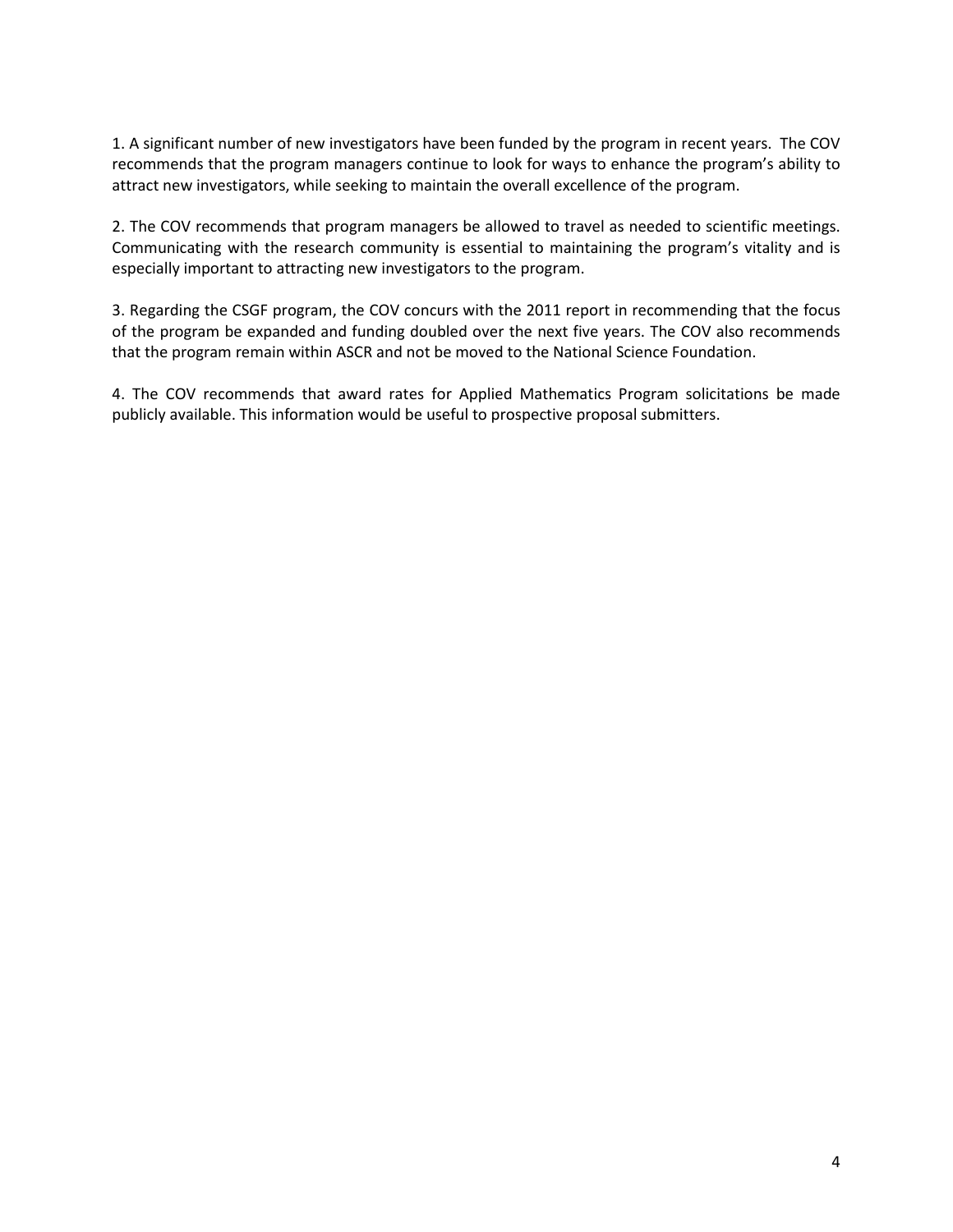## **Processes to monitor active awards, projects and programs**

## **Targeted Solicitations (MMICCS, UQ, Rx-Solvers)**

The first annual reviews of the MMICCs have recently begun. The committee views the annual review process used to evaluate the MMICCs as being both appropriate and effective. External reviewers involved in the evaluation receive the original solicitation (FOA) and a copy of the full proposal. In addition, the center is required to provide a five-year roadmap and a progress report outlining the center activities, as well as data about the organizational structure, presentations and publications, and a one page summary by each investigator on their research highlights. Reviewers are asked to evaluate the potential long-term impact, the five-year research plan, progress that has been made towards identifying and addressing integrated mathematical approaches, major technical accomplishments, and program management. During the review, presentations are given by a subset of the center participants on a focused number of technical achievements, allowing peer review at an appropriate level of depth. Additionally, with the inclusion of program managers from other ASCR divisions in the review panel, the annual review provides a suitable forum to assess DOE relevance, to seek course corrections if necessary and to enable rapid translation into applications when appropriate.

For the UQ program, the Applied Mathematics Program managers use generally effective mechanisms, including site visits, PI meetings, and progress reports, to monitor ongoing projects and collect information about progress and accomplishments. Overall these mechanisms are effective and maintain the high quality of the research.

While grants have not yet been made under the RX-Solvers targeted solicitation, the COV anticipates that similar effective processes will be used for monitoring these projects as for the other two targeted solicitations.

## **Unsolicited Proposals (PDEs, Optimization)**

Annual written progress reports are now required for all funded projects at both universities and labs. However, the format of these is not specified, and the committee believes that there is benefit in requiring a specific format. This should specify length and a description of the information to be provided, such as publications, presentations, awards, and patents based on project research, together with any other available information (such as citation data) that relate to the impact of the project on the scientific community and DOE. In addition to the progress reports, there are periodic meetings of PIs supported by the Applied Math Program. These meetings are well attended and highly effective in promoting communication and a sense of community among all of the investigators and program managers.

In general, the COV finds that the Applied Mathematics Program managers do an excellent job of monitoring all aspects of their portfolios including awards, projects, and overall programs. Both the university and laboratory programs have a requirement of annual progress reports that help to document the accomplishments made by the PIs. In addition, the Applied Math Program has an annual PI meeting that is attended by over 200 researchers, postdocs, and graduate students.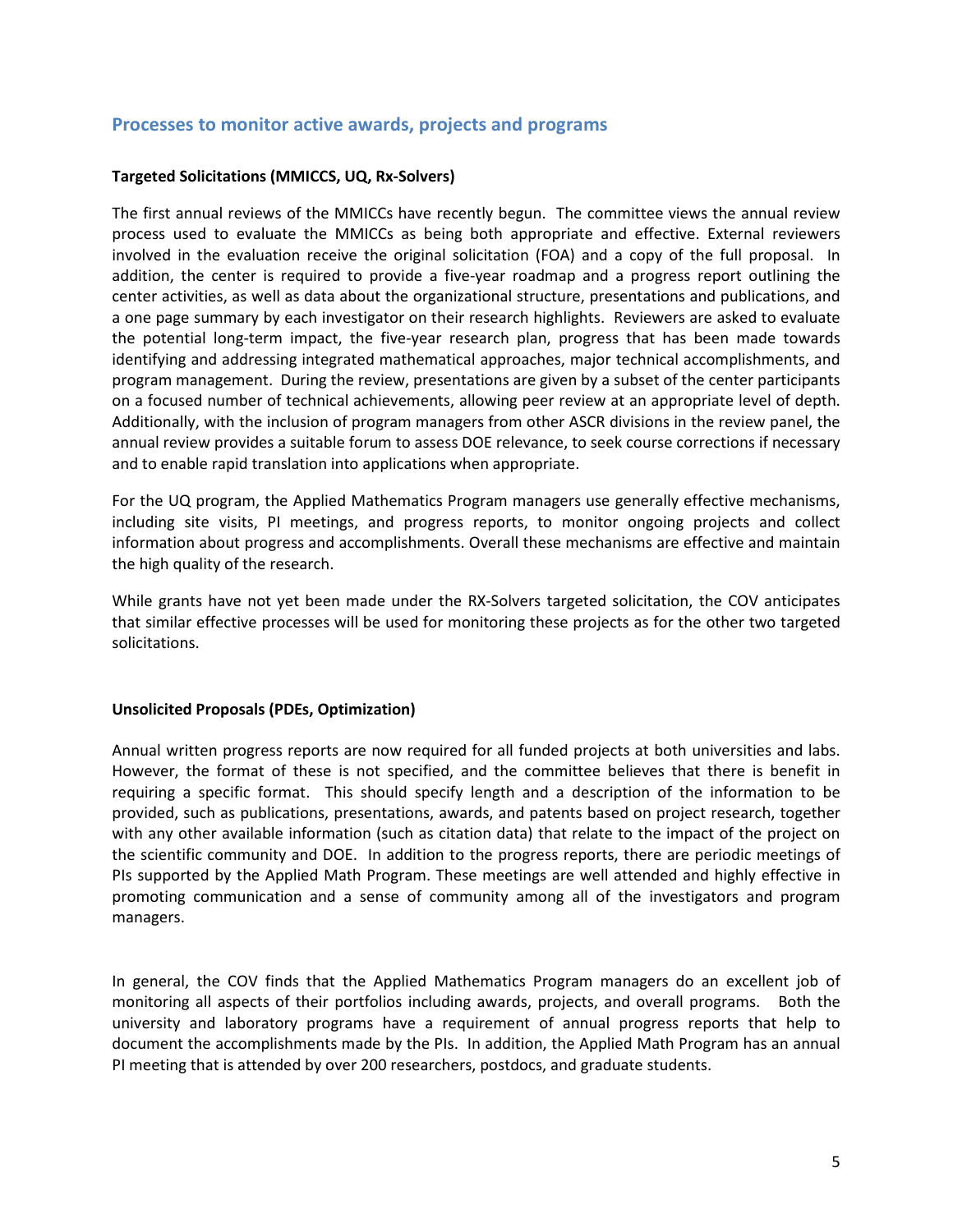## **Recommendations**

- 1. The COV recommends adding an annual center directors meeting In order to enhance linkages among the three MMICCs. The meetings could serve to highlight technical achievements and open problems could be shared to enable opportunistic collaborations. Additionally, it could serve as a forum to share lessons learned about effective center management.
- 2. The COV recommends instituting the use of a standard reporting format for the annual progress reports, including length and description of information to be provided.

# **Effect of the Award Process on Portfolios**

# **The breadth and depth of portfolio elements**

## **Targeted Solicitations (MMICCS, UQ, RX-Solvers)**

The Mathematical Multifaceted Integrated Capability Centers (MMICCs) is a bold program initiated in 2012 to enable highly innovative research that can impact DOE mission efforts in five to ten years. One aspect of this innovation is that the topics were not predetermined. Instead, proposals concern a set of interrelated mathematics research problems that represent abstractions of grand challenges related to the mission of DOE.

The MMICCs program brings depth and breadth to ASCR's research portfolio. More significantly, MMICCs provide a new mechanism to evolve research along new science thrusts in order to effectively serve mission-critical applications in this five to ten year timeframe. It is commendable that the MMICCs program's review processes have built-in elements to develop linkages to other divisions in the Office of Science and DOE.

Three MMICCs were funded; each with twenty or more researchers, to develop a multifaceted yet integrated approach to develop new capabilities to address DOE grand challenges in the long term. The center for "Multifaceted Mathematics for Complex Energy Systems" seeks to address challenges related to complex energy systems. The centers for Modeling Mesoscale Processes of Scalable Synthesis, and An Integrated Multifaceted Approach to Mathematics at the Interfaces of Data, Models, and Decisions seek to respectively develop new capabilities for the mesoscale modeling of materials and biofuels and the predictive multiscale modeling of subsurface flows and materials for energy storage.

Two other recent targeted solicitations, Mathematics for Analysis of Petascale Data and Advancing Uncertainty Quantification (UQ) in Modeling, Simulation, and Analysis of Complex Systems, illustrate the evolution of the Applied Mathematics portfolio to include important and mission-relevant new science thrusts.

The Petascale Data solicitation focused on research "addressing the mathematical challenges involved in extracting insights from extremely large datasets and investigating fundamental issues in finding key features and understanding the relationships between those features." While the portfolio has a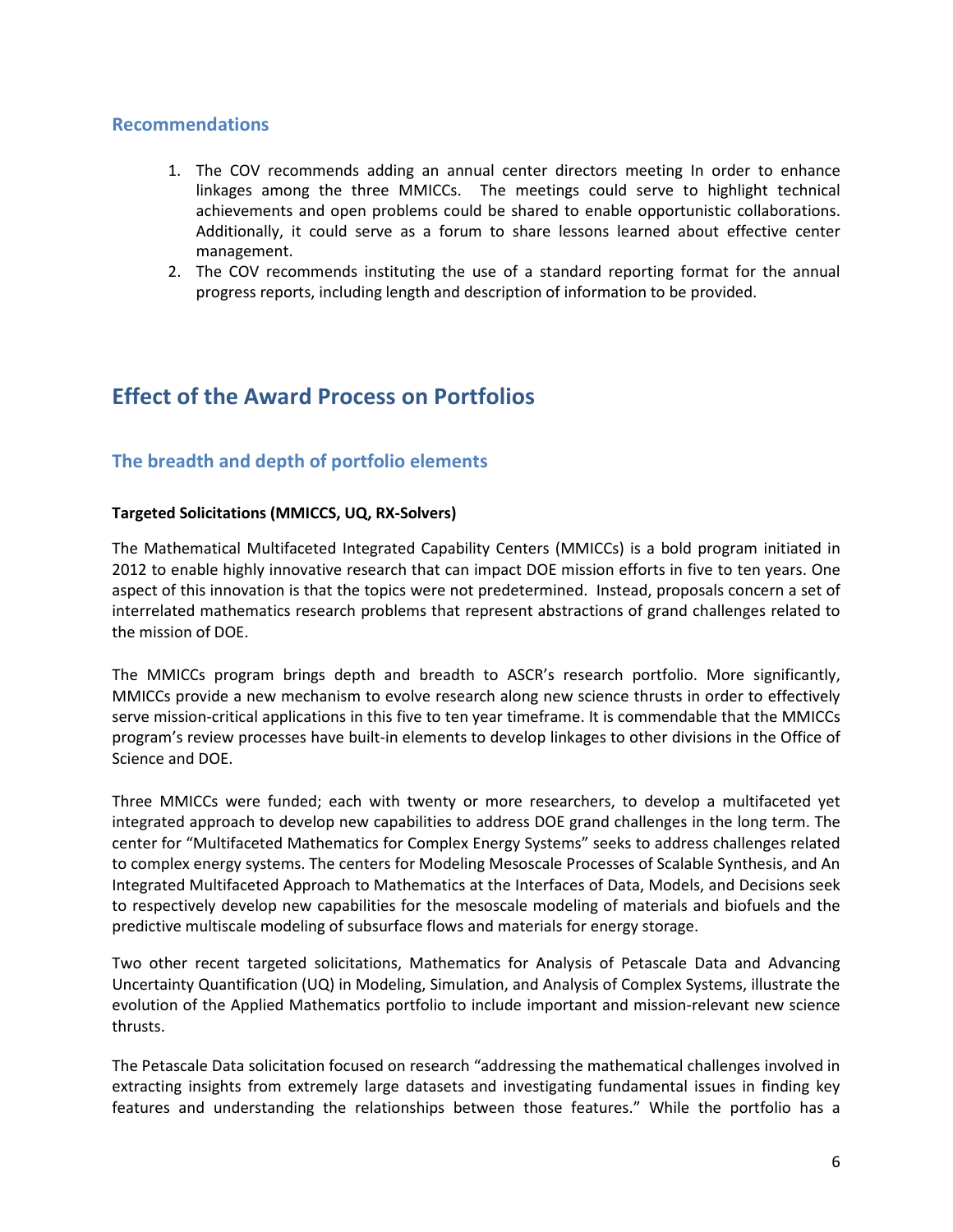consistent focus on large-scale simulation and experimental/observational facilities data, this call is a start toward defining a niche in "big data analytics." The initial investments focus on data and dimension reduction, automated analysis, and integration of observational data, experimental data, simulation and models. Importantly, 13 of 17 researchers who received awards through this solicitation are new to the Applied Mathematics Program.

The UQ solicitation focused on research addressing "the broad range of activities aimed at assessing and improving confidence in simulation." The DOE National Nuclear Security Administration (NNSA) has funded work in this area for many years, but the Office of Science Applied Mathematics Program solicitation offers an opportunity to develop the fundamental research that will allow the UQ area to stay mission-relevant. Like the data solicitation, many of the researchers who received awards from the UQ solicitation were new to the Applied Mathematics Program (7 out of 15).

Since these are new areas for the Applied Mathematics Program, both sets of awards (10 for Data, 6 for UQ) appear to have focused more on developing breadth rather than depth. As part of this breadth, sets of awards have incorporated statistics researchers, which the COV believes is an important addition to the portfolio. In particular, the COV appreciated the clear care with which the reviewers for the UQ proposals were selected, as they represented a wide range of research interests across statistics, applied mathematics, and computation.

Moving forward, all of these new areas will require particular attention to grow and develop both excellence and mission relevance. Since these areas reach out to many new researchers, it will be important to explicitly help build connections to the peta- and exascale simulation communities (particularly to enhance the UQ portfolio) and to the experimental/observational facilities (particularly for the Data portfolio). Outreach to the professional societies (e.g., Society for Industrial and Applied Mathematics and the American Statistical Association) and research communities (through sponsored workshops and conference attendance) are critical as these programs are starting to develop and evolve.

The COV understands that there is increasing "pull" from the experimental/observational facilities to develop and/or translate research from the Applied Mathematics Program. The COV encourages the Applied Mathematics Program to build on these initial awards to jump start applied mathematicsstatistics-computer science-facilities collaborations that could drive the next generation of fundamental research broadly applicable to the analysis of experimental/observational facilities data.

A tentative slate of proposals that are likely to be recommended for the RX-Solvers program reflect involvement of investigators from national laboratories, universities, and industry. As the projects are not beginning until after FY2012, the COV did not further evaluate this program.

## **Unsolicited Proposals (PDEs, Optimization)**

The unsolicited proposal projects in PDEs and optimization are of excellent quality overall. The investigators include many distinguished leaders in their areas and also a number of highly qualified mid-career and early investigators at both labs and universities. Within the broad areas of PDEs and optimization, a wide range of subtopics and applications are represented. The COV found the projects to be well aligned with the priorities of the Applied Mathematics Program, ASCR, and the Office of Science. This alignment has doubtless resulted from diligence and good judgment exercised by the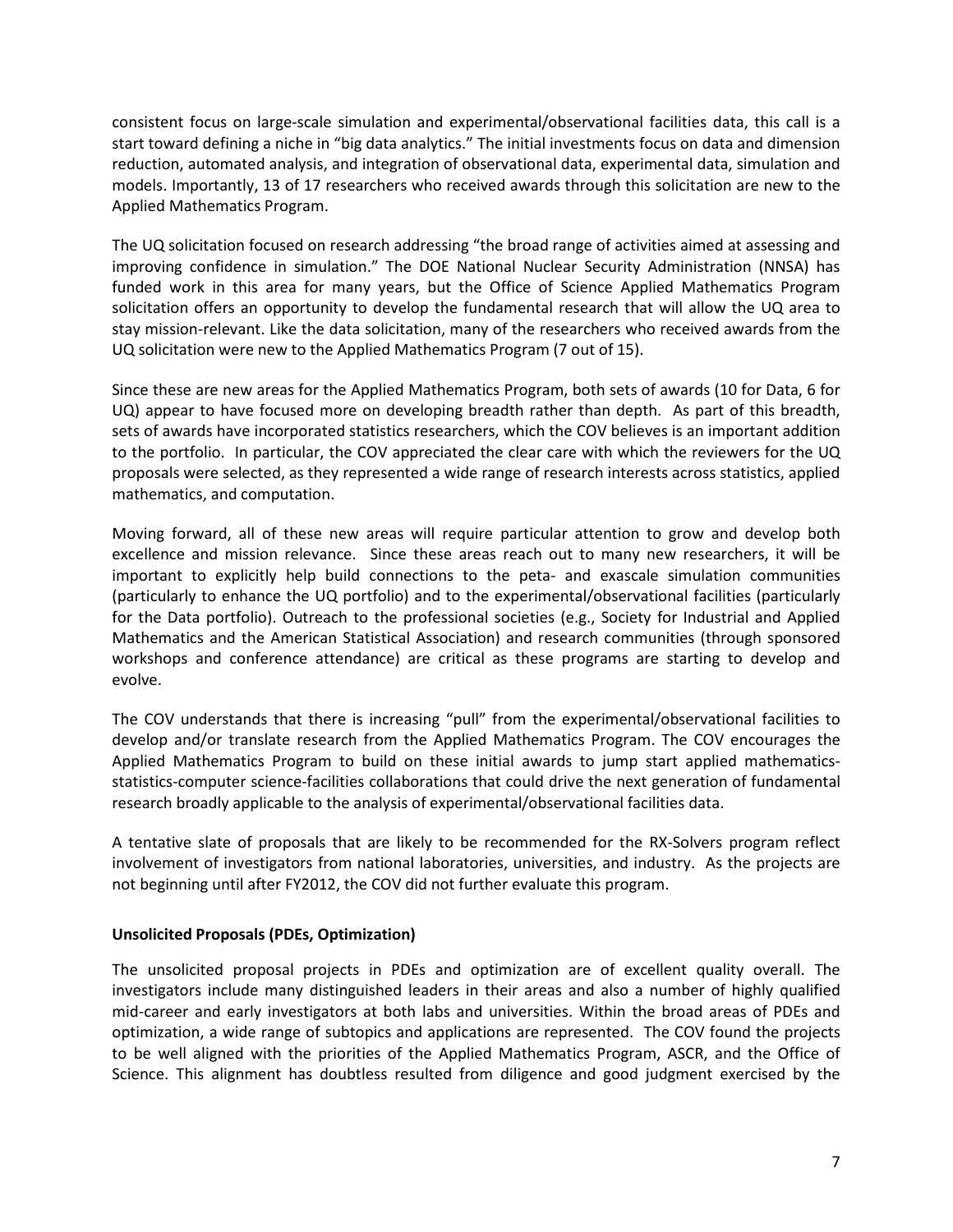program managers in deciding which proposal ideas and white papers to encourage and which proposals to fund.

As previously noted, there were concerns based on anecdotal evidence that new investigators may find it extremely difficult to obtain funding from the program. While this concern was largely allayed by evidence that a significant amount of recent funding has gone to new investigators, some concern remains. As in the previous section, the COV encourages ASCR to continue its outreach efforts so that prospective new investigators gain a better understanding of DOE ASCR priorities."

## **Early Career and CSGF**

As already noted, the Applied Math Program makes only two to three Early Career awards each year. However, the range of topics among recent awards is significant, including projects in data mining, optimization, complex fluids, materials, and uncertainty quantification. Overall, this program has notable breadth and depth notwithstanding the small number of awards.

## **Recommendations**

- 1. The COV recommends that ASCR develop a short-term visitors program with the MMICCs, with concomitant funding, to enable promising researchers to develop collaborations with center members. Even with a relatively modest investment, such a program holds the potential for greatly increasing the scale and scope of new capabilities developed at an MMICC by leveraging research supported in large part through universities and other agencies. It may also help to bring new researchers into the Applied Mathematics Program.
- 2. The COV recommends investigating the addition of a new interdisciplinary program of applied mathematics-statistics-computer science-facilities that could drive the next generation of fundamental research broadly applicable to the analysis of experimental/observational facilities data.
- 3. The COV recommends that ASCR continue its outreach efforts to professional societies and research communities through sponsored workshops and conference attendance, as these are critical to program development.

# **The national and international standing of the portfolio elements**

The DOE ASCR office has a long and rich tradition of supporting some of the best applied mathematics research in the nation, especially with regard to applications arising from the DOE mission. In particular, the Applied Mathematics Program has recently made strong investments in computational mathematics at extreme scale including analysis for large data sets arising from the leadership class supercomputing facilities as well as experimental facilities. Evidence of leadership in the applied mathematics area can also be seen in the number of highly regarded PIs that DOE funds including 10 National Academy of Sciences members, 44 SIAM Fellows, 2 AAAS Fellows, and several winners of prestigious prizes such as the ICIAM Lagrange Prize, the ICIAM Pioneer Prize, and the George B. Dantzig Prize.

The Applied Mathematics Program also maintains an international leadership position in certain key mathematical areas. A recent report by a WTEC Panel on International Assessment of Research and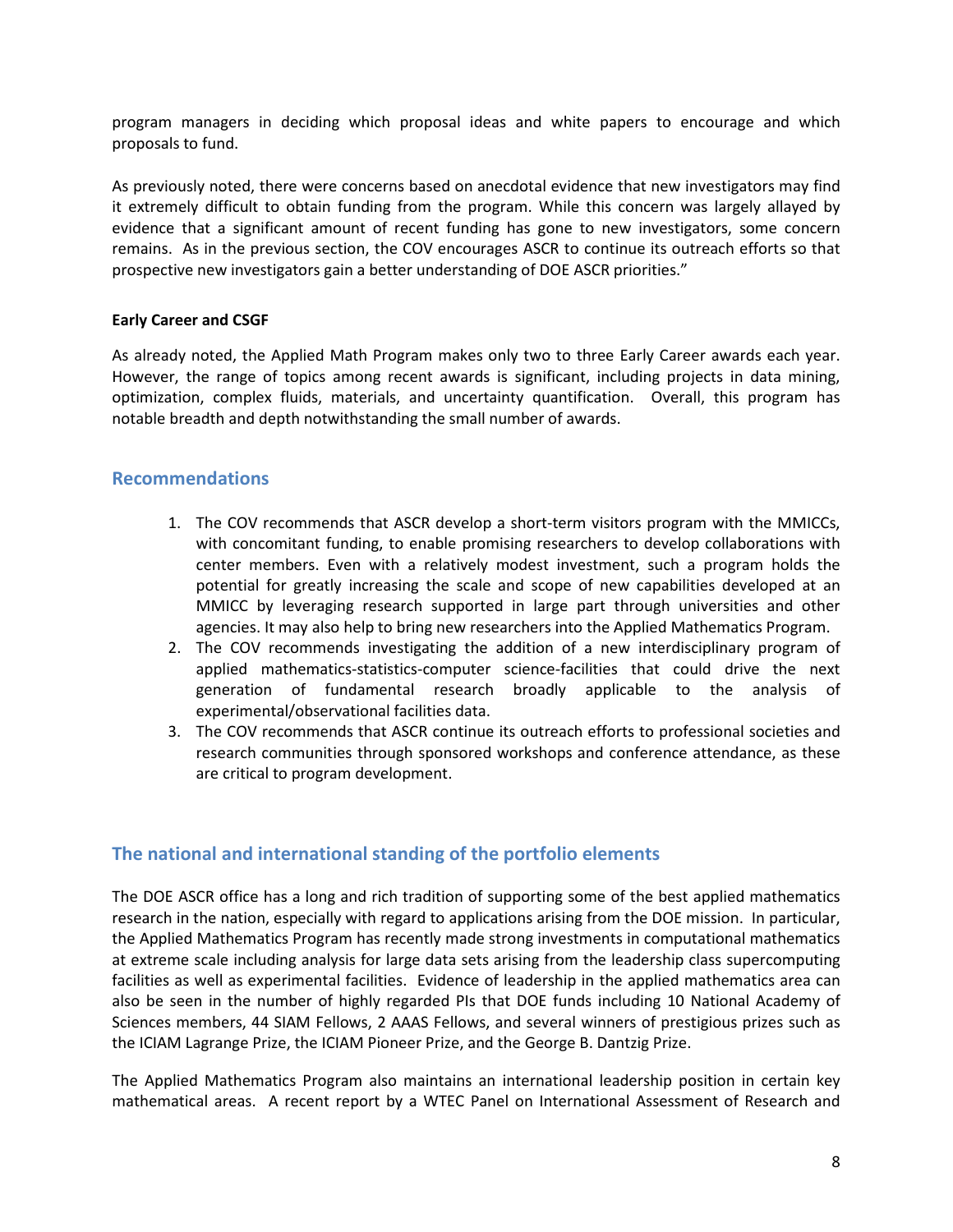Development in Simulation-based Engineering and Science states, "The United States leads both in computer architectures (multicores, special-purpose processors, interconnects) and applied algorithms (e.g., ScaLAPACK, PETSC), but aggressive new initiatives around the world may undermine this position". The DOE Applied Mathematics Program has invested extensively in both of these areas and the US leadership described in the report no doubt is a reflection of those long-term investments.

The same report found that while the US has many research efforts in UQ, several other countries are also addressing this issue (mainly for high-dimensional problems), in particular Germany, Switzerland, and Austria. Hence the UQ efforts being supported by ASCR are commendable, but an active role by the program managers in developing strategic areas applicable to the broad DOE mission would likely enhance this portfolio.

Maintaining international leadership in any area requires both a long-term and sustained level of effort. The Applied Mathematics Program office has done a commendable job in the past of maintaining a good balance of a long-term vision for mathematics research and a focus on the DOE mission. With an ever increasing number of mathematical areas that are relevant to DOE, it will be important for the program managers to develop a set of priorities based on input from the research community and the other offices within the Office of Science. Part of developing this set of priorities should include developing a set of metrics for comparing the research funded by DOE versus other international groups.

## **Targeted Solicitations (MMICCS, UQ, RX-Solvers)**

The MMICCs hold the potential for high-risk yet high-impact research and thus represent a unique element of the ASCR portfolio. Additionally, the centers also involve promising junior researchers who have been recognized through the highly competitive DOE and NSF early career awards. The MMICCs bring such talented researchers together in a concerted effort to consider complex problems through appropriate abstractions in a discipline spanning manner. Such an approach holds the potential for fundamental breakthroughs that may otherwise not be possible.

## **Unsolicited Proposals (PDEs, Optimization)**

As stated earlier, the unsolicited proposal projects in PDEs and optimization are of excellent quality. The investigators include many distinguished leaders in their areas as well as a number of highly qualified mid-career and early investigators at both labs and universities.

# **Recommendations**

- 3. The COV recommends that the review and annual reporting process for the MMICCs include a listing of awards and accolades received by the project participants with brief summaries indicating the associated technical achievements. This report can be used to highlight the leadership role of the MMICCs.
- 4. The COV recommends that the Applied Mathematics Program develop a set of key mathematical areas that will have the greatest impact on the DOE mission and in which they can either currently claim or plan to develop international leadership.